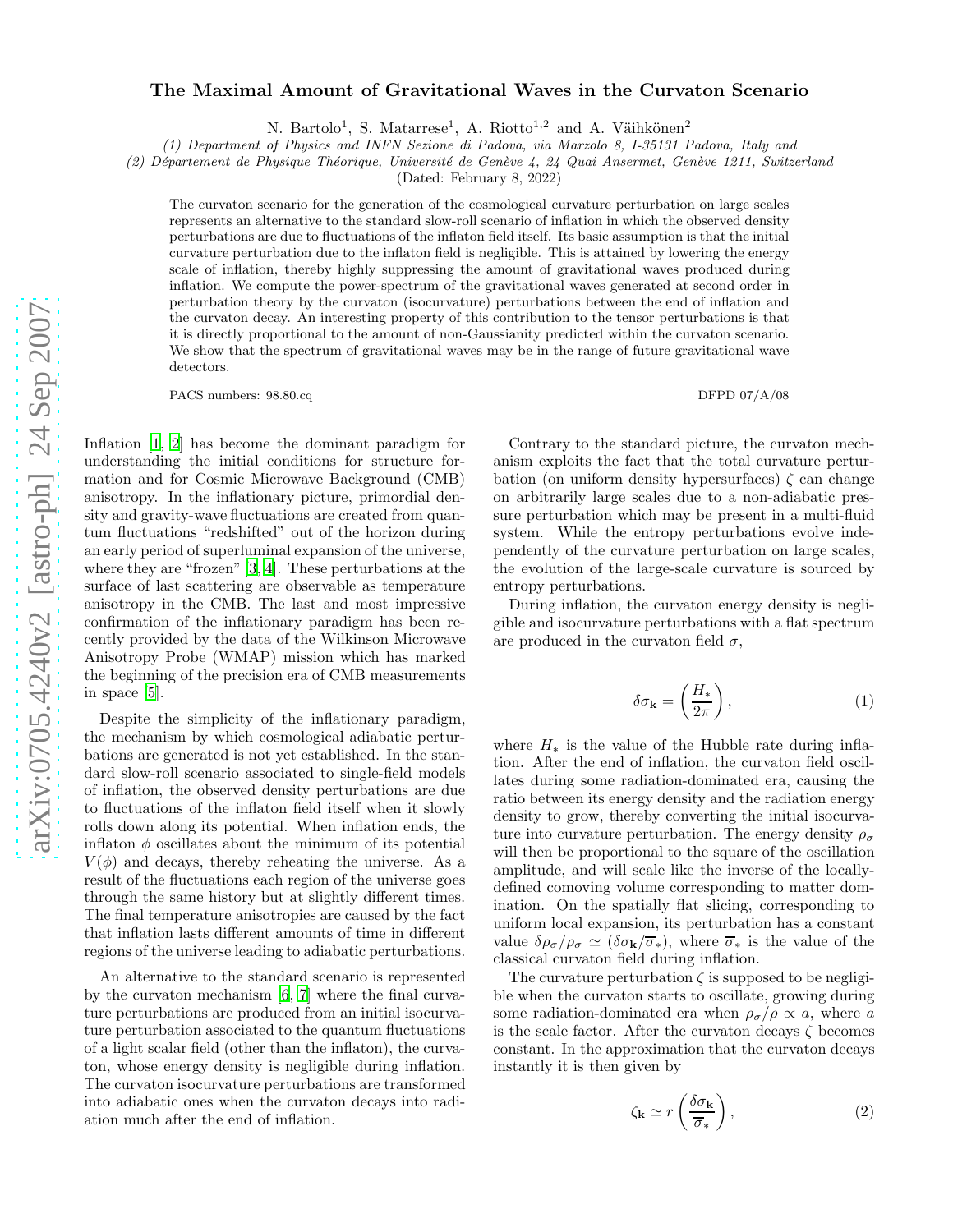where  $r \equiv (\rho_{\sigma}/\rho)_{D}$  and the subscript D denotes the epoch of decay. The corresponding spectrum is [\[6](#page-3-5)]

$$
\mathcal{P}_{\zeta}^{\frac{1}{2}} \simeq r\left(\frac{H_*}{2\pi\overline{\sigma}_*}\right). \tag{3}
$$

It is nearly scale-invariant under the approximation that the curvaton field is effectively massless during inflation.

The generation of gravity-wave fluctuations is another generic prediction of an accelerated de Sitter expansion of the universe. Gravitational waves, whose possible observation might come from the detection of the B-mode of polarization in the CMB anisotropy [\[8\]](#page-3-7), may be viewed as ripples of spacetime around the background metric

$$
g_{\mu\nu} = a^2(\tau)(d\tau^2 - (\delta_{ij} + h_{ij}) dx^i dx^j),
$$
 (4)

where  $\tau$  is the conformal time. The tensor  $h_{ij}$  is traceless and transverse and has two degrees polarizations,  $\lambda =$ ±. Since gravity-wave fluctuations are (nearly) frozen on superhorizon scales, a way of characterizing them is to compute their spectrum on scales larger than the horizon. During a de-Sitter stage characterized by the Hubble rate  $H_*$ , the power-spectrum of gravity-wave modes generated during inflation is

<span id="page-1-1"></span>
$$
\mathcal{P}_h(k) = \frac{k^3}{2\pi^2} \sum_{\lambda = \pm} |h_{\mathbf{k}}|^2 = \frac{8}{M_p^2} \left(\frac{H_*}{2\pi}\right)^2, \quad (5)
$$

where  $M_p = (8\pi G_N)^{-1/2} \simeq 2.4 \times 10^{18}$  GeV is the Planck scale. Detection of the B-mode of polarization in the CMB anisotropy requires  $H_* \geq 10^{12}$  GeV [\[9\]](#page-3-8).

What about the expected amplitude of gravity-wave fluctuations in the curvaton scenario?

The curvaton scenario liberates the inflaton from the responsibility of generating the cosmological curvature perturbation. Its basic assumption is therefore that the initial curvature perturbation due to the inflaton field is fully negligible. In the standard slow-roll inflationary models where the fluctuations of the inflaton field  $\phi$  are responsible for the curvature perturbations, the powerspectrum of the curvature perturbation is given by

<span id="page-1-0"></span>
$$
\mathcal{P}_{\zeta}(k) = \frac{1}{2M_p^2 \epsilon} \left(\frac{H_*}{2\pi}\right)^2 \left(\frac{k}{aH_*}\right)^{n_{\zeta}-1},\tag{6}
$$

where  $n_{\zeta} \simeq 1$  is the spectral index and  $\epsilon = (\dot{\phi}^2/2M_p^2H_\ast^2)$ is the standard slow-roll parameter. Requiring that the contribution [\(6\)](#page-1-0) is much smaller than the value required to match the CMB anisotropy imposes  $H_* \ll 10^{-5} M_p$ . This implies that the curvaton scenario predicts the amplitude of gravitational waves generated during inflation [\(5\)](#page-1-1) far too small to be detectable by future satellite experiments aimed at observing the B-mode of the CMB polarization (see however [\[10\]](#page-3-9)).

This is not the full story though. Gravitational waves are inevitably generated at second order in perturbation theory by the curvature perturbations [\[11,](#page-3-10) [12,](#page-4-0) [13\]](#page-4-1). This scalar-induced contribution can be computed directly from the observed density perturbations and general relativity and is, in this sense, independent of the cosmological model for generating the perturbations. The generation of course takes place after the curvature perturbation is generated.

In the standard scenario, where the curvature perturbation is produced during inflation, the production of tensor modes occurs after inflation when the curvature perturbations re-enter the horizon.

In the curvaton scenario, the production of tensor modes through the curvature perturbations may occur only after the curvaton decays, i.e. after the isocurvature perturbations get converted into curvature fluctuations. The energy density of gravitational waves (per logarithmic interval) is given by

$$
\Omega_{\rm GW}(k,\tau) = \frac{k^2}{6\mathcal{H}^2(\tau)} \mathcal{P}_h(k,\tau) \tag{7}
$$

and the one generated by the curvature perturbations results to be of order  $\Omega_{\rm GW} \simeq 10^{-20}$ , for those modes that re-entered the horizon when the universe was radiation dominated [\[12,](#page-4-0) [13](#page-4-1)].

What we will be concerned about in this paper is the generation of tensor modes by the curvaton perturbations between the end of inflation and the time of curvaton decay. In other words, we are interested in the tensor modes generated at second order when the perturbations are still of the isocurvature nature. This contribution may be larger than the one created by the second-order curvature perturbations after the curvaton decay. In this sense, the spectrum of tensor modes computed in this paper corresponds to the maximal possible amount of gravity waves within the curvaton scenario.

An interesting aspect is that the contribution to the tensor perturbations turns out to be directly proportional to the possibly large amount of Non-Gaussianity (NG) in the CMB anisotropies which is predicted within the curvaton scenario [\[14](#page-4-2), [15](#page-4-3)]. NG is usually parametrized in terms of the the nonlinear parameter  $f_{NL}$  and the latter is predicted to be of the order of  $1/r$  in the curvaton scenario; present-day data limit  $|f_{\text{NL}}|$  to be smaller than about  $10^2$ , that is  $r \ge 10^{-2}$  [\[5](#page-3-4), [16](#page-4-4)]. Therefore, the present observational bound on the level of NG in the CMB can already put an upper bound on the amount of tensor modes induced by the curvaton perturbations. This relic gravitational radiation may be particularly relevant in view of the realization that space-based laser interferometers, such as the Big Bang Observer (BBO) and the Deci-hertz Interferometer Gravitational wave Observatory (DECIGO), operating in the frequency range between  $\sim 0.1$  Hz and 1 Hz may achieve the necessary sensitivity [\[17](#page-4-5)].

The equation for the second-order gravitational waves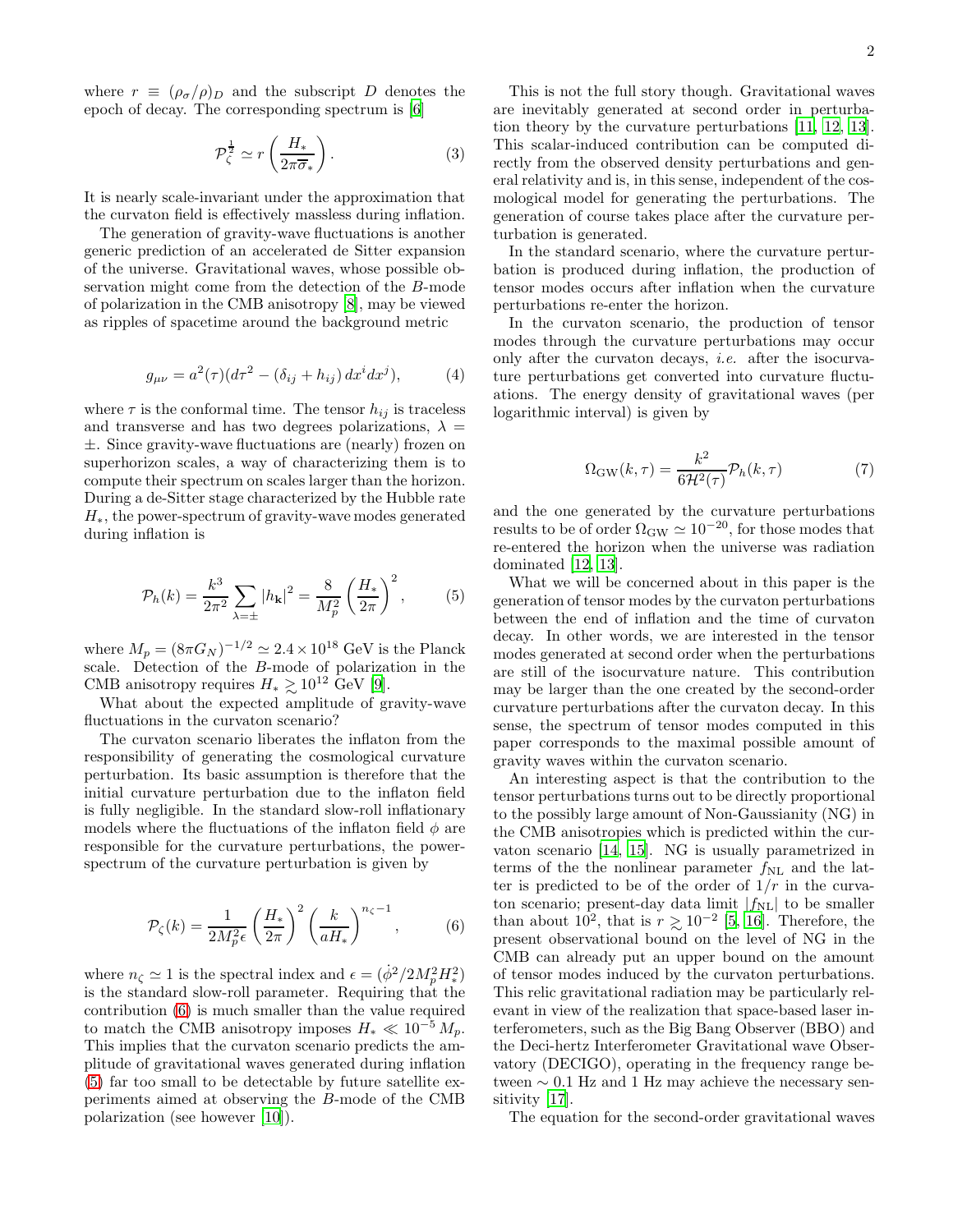before curvaton decay can be written (neglecting the first-order vector perturbations) as

<span id="page-2-0"></span>
$$
h_{ij}'' + 2\mathcal{H}h_{ij}' - \nabla^2 h_{ij} = -4\kappa^2 \mathcal{T}_{ij}^{lm} \partial_l \delta \sigma \partial_m \delta \sigma,
$$
 (8)

where  $\mathcal{H} = a'/a$  is the Hubble rate, the prime stands for differentiation with respect to the conformal time and  $\kappa^2 = 8\pi G_N$ . If we define the Fourier transform of the tensor perturbations as follows

$$
h_{ij}(\mathbf{x},\tau) = \sum_{\lambda=\pm} \int \frac{d^3 \mathbf{k}}{(2\pi)^{3/2}} e^{i\mathbf{k}\cdot\mathbf{x}} h_{\mathbf{k}}^{\lambda}(\tau) e_{ij}^{\lambda}(\mathbf{k}), \qquad (9)
$$

where the polarization tensors

$$
e_{ij}^{+}(\mathbf{k}) = \frac{1}{\sqrt{2}}(e_i(\mathbf{k})e_j(\mathbf{k}) + \overline{e}_i(\mathbf{k})\overline{e}_j(\mathbf{k})),
$$
  
\n
$$
e_{ij}^{-}(\mathbf{k}) = \frac{1}{\sqrt{2}}(e_i(\mathbf{k})\overline{e}_j(\mathbf{k}) - \overline{e}_i(\mathbf{k})e_j(\mathbf{k}))
$$
 (10)

are expressed in terms of orthonormal basis vectors e and  $\bar{e}$  orthogonal to **k**, the projector tensor in Eq. [\(8\)](#page-2-0) reads

$$
\mathcal{T}_{ij}^{lm} = \sum_{\lambda=\pm} \int \frac{d^3 \mathbf{k}}{(2\pi)^{3/2}} e^{i\mathbf{k} \cdot \mathbf{x}} e^{\lambda}_{ij}(\mathbf{k}) e^{\lambda lm}(\mathbf{k}). \tag{11}
$$

In Fourier space, the equation of motion for the gravitational wave amplitude (for each polarization) then becomes

$$
h''_{\mathbf{k}} + 2\mathcal{H}h'_{\mathbf{k}} + k^2 h_{\mathbf{k}} = \mathcal{S}(\mathbf{k}, \tau),
$$

$$
\mathcal{S}(\mathbf{k}, \tau) = 4\kappa^2 \int \frac{d^3 \mathbf{p}}{(2\pi)^{3/2}} e^{+lm}(\mathbf{k}) p_l p_m \delta \sigma_{\mathbf{p}}(\tau) \delta \sigma_{\mathbf{k} - \mathbf{p}}(\tau) .
$$

The solution to this equation can be easily found to be

$$
h_{\mathbf{k}}(\tau) = \frac{1}{a(\tau)} \int^{\tau} d\tau' g_{\mathbf{k}}(\tau', \tau) a(\tau') \mathcal{S}(\mathbf{k}, \tau'), \qquad (13)
$$

where  $g_{\mathbf{k}}(\tau', \tau)$  is the appropriate Green function either for a radiation- or a matter-dominated period.

We split the perturbations of the curvaton field into a transfer function piece  $T_{\sigma}(k, \tau)$  and the primordial fluctuation  $\delta \sigma_{\mathbf{k}}$ ,

$$
\delta \sigma_{\mathbf{k}}(\tau) = T_{\sigma}(k, \tau) \, \delta \sigma_{\mathbf{k}} \tag{14}
$$

,

with the primordial power-spectrum defined by

$$
\langle \delta \sigma_{\mathbf{k}} \delta \sigma_{\mathbf{q}} \rangle = \frac{2\pi^2}{k^3} \delta(\mathbf{k} + \mathbf{q}) \mathcal{P}_{\delta \sigma}(k). \tag{15}
$$

The power-spectrum of the second-order gravitational waves becomes

<span id="page-2-1"></span>
$$
\mathcal{P}_h(k,\tau) =
$$
  
\n
$$
16\kappa^4 \int_0^\infty dp \int_{-1}^1 d\cos\theta \mathcal{P}_{\delta\sigma}(p) \mathcal{P}_{\delta\sigma}(|\mathbf{k} - \mathbf{p}|) \frac{\sin^4\theta}{a^2(\tau)} \times
$$
  
\n
$$
\frac{k^3 p^3}{|\mathbf{k} - \mathbf{p}|^3} \left| \int_{-\pi}^\tau d\tau' a(\tau') g_{\mathbf{k}}(\tau', \tau) T_{\sigma}(p, \tau') T_{\sigma}(|\mathbf{k} - \mathbf{p}|, \tau') \right|^2
$$
\n(16)

where  $\cos \theta = \hat{\mathbf{k}} \cdot \hat{\mathbf{p}}$ . The second-order tensor modes are generated when the various modes k enter the horizon. Meanwhile, the production ends when the curvaton decays. We will assume in the following that the whole generation of tensor modes takes place in the radiationdominated epoch. This assumption is motivated by requiring that the NG induced by the curvaton is sizeable, which requires the curvaton energy density not to dominate by the time of decay. Since the Hubble rate is given by  $\mathcal{H} = 1/\tau$ , a given mode k enters the horizon at  $\tau_k = 1/k$ . Indicating by  $k_D$  the mode which enters the horizon at the time of the curvaton decay,  $k_D = a(\tau_D)\Gamma$ , where  $\Gamma$  is the decay rate of the curvaton, we may write the evolution of the scale factor as

$$
a(\tau) = \left(\frac{k_D^2}{\Gamma}\right) \tau.
$$
 (17)

Trading the curvaton decay rate with the temperature at decay  $T_D$ , we obtain

$$
k_D \simeq 10^{-8} \left(\frac{T_D}{\text{GeV}}\right) \text{ Hz.} \tag{18}
$$

After the end of inflation, the zero mode  $\overline{\sigma}$  of the curvaton field starts oscillating at  $\tau_m \equiv (1/k_D)(\Gamma/m)^{1/2}$ , where m is the curvaton mass. Let us first consider those perturbations which enter the horizon when the zero mode  $\overline{\sigma}$  of the curvaton decay is already oscillating, that is  $k \lesssim (m/\Gamma)^{1/2} k_D$ . In this range of wavenumbers, one can<br>show that the curvator perturbations scale as the zero show that the curvaton perturbations scale as the zero mode,  $\delta \sigma_{\mathbf{k}}(\tau) \sim \overline{\sigma} \sim a^{-3/2}$ . This allows to write

$$
\delta \sigma_{\mathbf{k}}(\tau) = \left(\frac{\delta \sigma_{\mathbf{k}}}{\overline{\sigma}_{*}}\right) \left(\frac{1}{k_{D} \tau}\right)^{3/2} \overline{\sigma}_{D} \simeq \frac{\zeta_{\mathbf{k}}}{r} \left(\frac{1}{k_{D} \tau}\right)^{3/2} \overline{\sigma}_{D},
$$

$$
T_{\sigma}(k, \tau) = \left(\frac{\overline{\sigma}_{D}}{\overline{\sigma}_{*}}\right) \left(\frac{1}{k_{D} \tau}\right)^{3/2}.
$$
(19)

where  $\overline{\sigma}_D$  is the value of the curvaton zero mode at the time of decay. If we introduce the variables  $x =$  $|\mathbf{k} - \mathbf{p}| / k$  and  $y = p/k$  and uses the radiation-dominated Green function  $g_{\mathbf{k}}(\tau', \tau) = \frac{\sin(k(\tau - \tau'))}{k}$ , it is easy to realize that the main tensor mode production happens at horizon entry, that is at  $\tau \simeq \tau_k$ . Therefore, the powerspectrum [\(16\)](#page-2-1) computed at horizon entry is

<span id="page-2-2"></span>
$$
\mathcal{P}_h(k, \tau_k) \simeq 10^2 f_{\rm NL}^2 \left(\frac{k}{k_D}\right)^6 \left(\frac{\Gamma}{m}\right)^4 \int_0^\infty dy \int_{|1-y|}^{1+y} dx
$$
  
 
$$
\times \frac{y^2}{x^2} \left(1 - \frac{(1+y^2 - x^2)^2}{4y^2}\right)^2 \mathcal{P}_\zeta(kx) \mathcal{P}_\zeta(ky), \tag{20}
$$

(16) ing integrals in [\(20\)](#page-2-2) are dominated by the momenta forwhere we have made use of the relations  $r =$  $(\kappa^2/3\Gamma^2)(m^2\overline{\sigma}_D^2)$  and  $f_{\rm NL} \sim 1/r$ . In the curvaton scenario the resulting curvature perturbation is nearly scaleinvariant and we can take  $\mathcal{P}_{\zeta} \sim (5 \times 10^{-5})^2$ . The remain-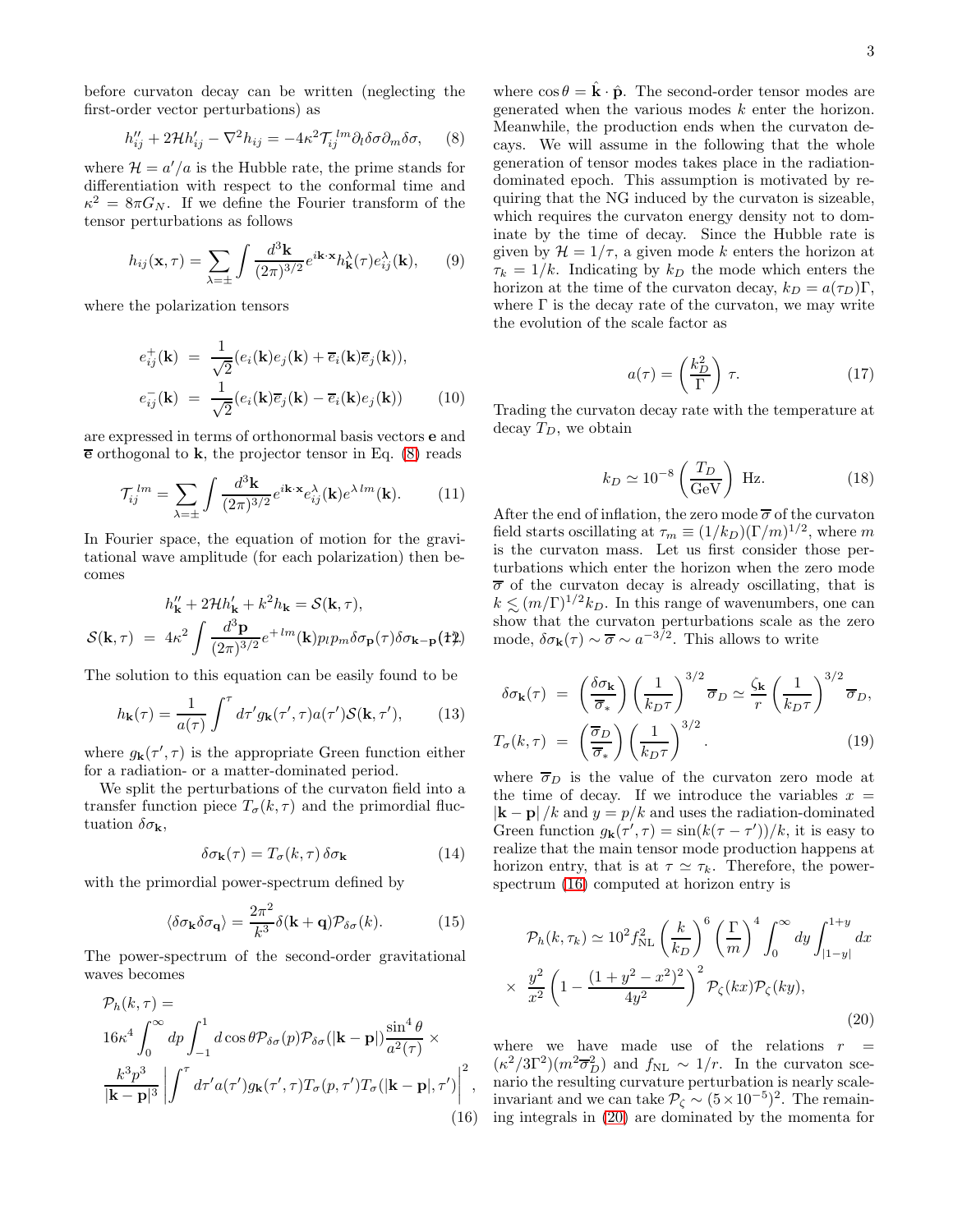which  $x \sim y \sim (m/\Gamma)^{1/2} (k_D/k)$ . We finally obtain an energy density today of gravitational waves given by

<span id="page-3-11"></span>
$$
\Omega_{\rm GW} \simeq 10^{-15} \left(\frac{f_{\rm NL}}{10^2}\right)^2 \left(\frac{k}{k_D}\right)^5 \left(\frac{\Gamma}{m}\right)^{7/2},\tag{21}
$$

valid for  $k_D \lesssim k \lesssim (m/\Gamma)^{1/2} k_D$ .<br>For those perturbations which

For those perturbations which enter the horizon before the zero mode of the curvaton field starts oscillating, that is  $k \gtrsim (m/\Gamma)^{1/2} k_D$ , the scaling is is  $\delta \sigma_{\mathbf{k}} \sim a^{-1}$  for  $\tau_k \lesssim$  $\tau \lesssim k\tau_m^2$ , that is till  $k \gtrsim ma$ . For  $k\tau_m^2 \lesssim \tau \lesssim \tau_D$  the scaling is is  $\delta \sigma_{\mathbf{k}} \sim a^{-3/2}$ . Meanwhile, the zero mode  $\overline{\sigma}$  remains frozen till the mass of the curvaton becomes larger than the Hubble rate at  $\tau \sim \tau_m$ . Repeating the steps leading to Eq. [\(20\)](#page-2-2), we find at horizon entry

$$
\mathcal{P}_h(k, \tau_k) \simeq 10^2 f_{\rm NL}^2 \left(\frac{\Gamma}{m}\right) \int_0^\infty dy \int_{|1-y|}^{1+y} dx
$$
  
 
$$
\times \frac{1}{x^4} \left(1 - \frac{(1+y^2 - x^2)^2}{4y^2}\right)^2 \mathcal{P}_\zeta(kx) \mathcal{P}_\zeta(ky), \tag{22}
$$

which corresponds to an energy density today of

<span id="page-3-12"></span>
$$
\Omega_{\rm GW} \simeq 10^{-15} \left(\frac{f_{\rm NL}}{10^2}\right)^2 \left(\frac{\Gamma}{m}\right),\tag{23}
$$

valid for  $k \geq (m/\Gamma)^{1/2} k_D$ . Finally, let us note that the redshifted gravitational wave at later times is althe redshifted gravitational wave at later times is always larger than  $S/k^2$ . Therefore the power-spectrum of gravity waves produced by the curvaton fluctuations is always bigger than the one generated by the secondorder curvature perturbations which is inevitably generated when the cosmological perturbations acquire their adiabatic nature.

There is a simple physical motivation for the fact that the amount of gravity waves generated by the curvaton decay is enhanced by powers of  $1/r$  with respect to the one produced by ordinary second-order curvature perturbations. Indeed, being the final adiabatic perturbations generated by the curvaton isocurvature perturbations, the smaller the amount of curvaton energy density at decay is, the larger the curvaton fluctuations have to be:  $\delta \sigma_{\mathbf{k}} \propto \zeta_{\mathbf{k}}/r$ , see Eq. [\(2\)](#page-0-0). The isocurvature perturbations giving rise to gravity waves are therefore parametrically larger at horizon entry than the second-order curvature perturbations.

From our findings we deduce that the amount of gravitational waves in the perturbative regime  $\Gamma \lesssim m$  can be expanded to the properties as large as  $\Omega_{\rm GW} \simeq 10^{-15}$  maximazing the observationally allowed NG in the CMB anisotropies. This is quite intriguing since such a spectrum is at the range of, e.g., BBO and DECIGO interferometers. To be in the right frequency range, between  $10^{-1}$  and 1 Hz, one has to impose that the curvaton decays at  $T_D \lesssim 10^8$  GeV. Further-<br>more the correlated BBO interferometer proposal claims more, the correlated BBO interferometer proposal claims a sensitivity down to  $\Omega_{\rm GW} \simeq 10^{-17}$ . This would require  $\Gamma \gtrsim 10^{-2}m$  in units of  $(10^2/f_{\rm NL})^2$ . As a final remark, we point out that the expressions [\(21\)](#page-3-11) and [\(23\)](#page-3-12) are also applicable to the so-called modulated reheating scenario in which the curvature perturbations are due to the fluctuations of some light field parametrizing the inflaton decay rate [\[18\]](#page-4-6). In such a case though the NG nonlinear parameter  $f_{\rm NL}$  does not exceed unity [\[15\]](#page-4-3).

In summary, we have computed the maximal amount of tensor perturbations which may be generated within the curvaton scenario. It is directly proportional to the square of the nonlinearity parameter  $f_{NL}$  which parametrizes the NG in CMB anisotropies. The present observational bound on the level of NG in the CMB data sets already an upper bound on the amount of tensor modes induced by the curvaton perturbations. On the other hand, a possible future detection of a large NG signal in CMB anisotropies would suggest a quantity of gravity waves at range of future gravitational wave detectors.

AV is partially supported by the Academy of Finland. We wish to thank Ruth Durrer for useful discussions.

- <span id="page-3-0"></span>[1] A. Guth, Phys. Rev. D 23, 347 (1981)
- <span id="page-3-1"></span>[2] D. H. Lyth and A. Riotto, Phys. Rept. 314 1 (1999); A. Riotto, [hep-ph/0210162.](http://arxiv.org/abs/hep-ph/0210162)
- <span id="page-3-2"></span>[3] V. F. Mukhanov and G. V. Chibisov, (In Russian)," JETP Lett. 33, 532 (1981) [Pisma Zh. Eksp. Teor. Fiz. 33, 549 (1981)].
- <span id="page-3-3"></span>[4] J. M. Bardeen, P. J. Steinhardt, and M. S. Turner, Phys. Rev. D 28, 679 (1983).
- <span id="page-3-4"></span>[5] D. N. Spergel et al. [WMAP Collaboration], [arXiv:astro-ph/0603449.](http://arxiv.org/abs/astro-ph/0603449)
- <span id="page-3-5"></span>[6] K. Enqvist and M. S. Sloth, Nucl. Phys. B 626, 395 (2002); D. H. Lyth and D. Wands, Phys. Lett. B 524, 5 (2002); T. Moroi and T. Takahashi, Phys. Lett. B 522, 215 (2001) [Erratum-ibid. B 539, 303 (2002)]; S. Moller-

ach, Phys. Rev. D 42, 313 (1990).

- <span id="page-3-6"></span>[7] D. H. Lyth, C. Ungarelli and D. Wands, Phys. Rev.D 67, 023503 (2003).
- <span id="page-3-7"></span>[8] M. Kamionkowski, A. Kosowsky and A. Stebbins, Phys. Rev. Lett. 78, 2058 (1997); U. Seljak and M. Zaldarriaga, Phys. Rev. Lett. 78, 2054 (1997).
- <span id="page-3-8"></span>[9] M. Amarie, C. Hirata and U. Seljak, Phys. Rev. D 72, 123006 (2005).
- <span id="page-3-9"></span>[10] L. Pilo, A. Riotto and A. Zaffaroni, JHEP 0407, 052 (2004); L. Pilo, A. Riotto and A. Zaffaroni, Phys. Rev. Lett. 92, 201303 (2004).
- <span id="page-3-10"></span>[11] S. Matarrese, O. Pantano and D. Saez, Phys. Rev. Lett. 72, 320 (1994) S. Matarrese, S. Mollerach and M. Bruni, Phys. Rev. D 58, 043504 (1998) S. Mollerach, D. Harari